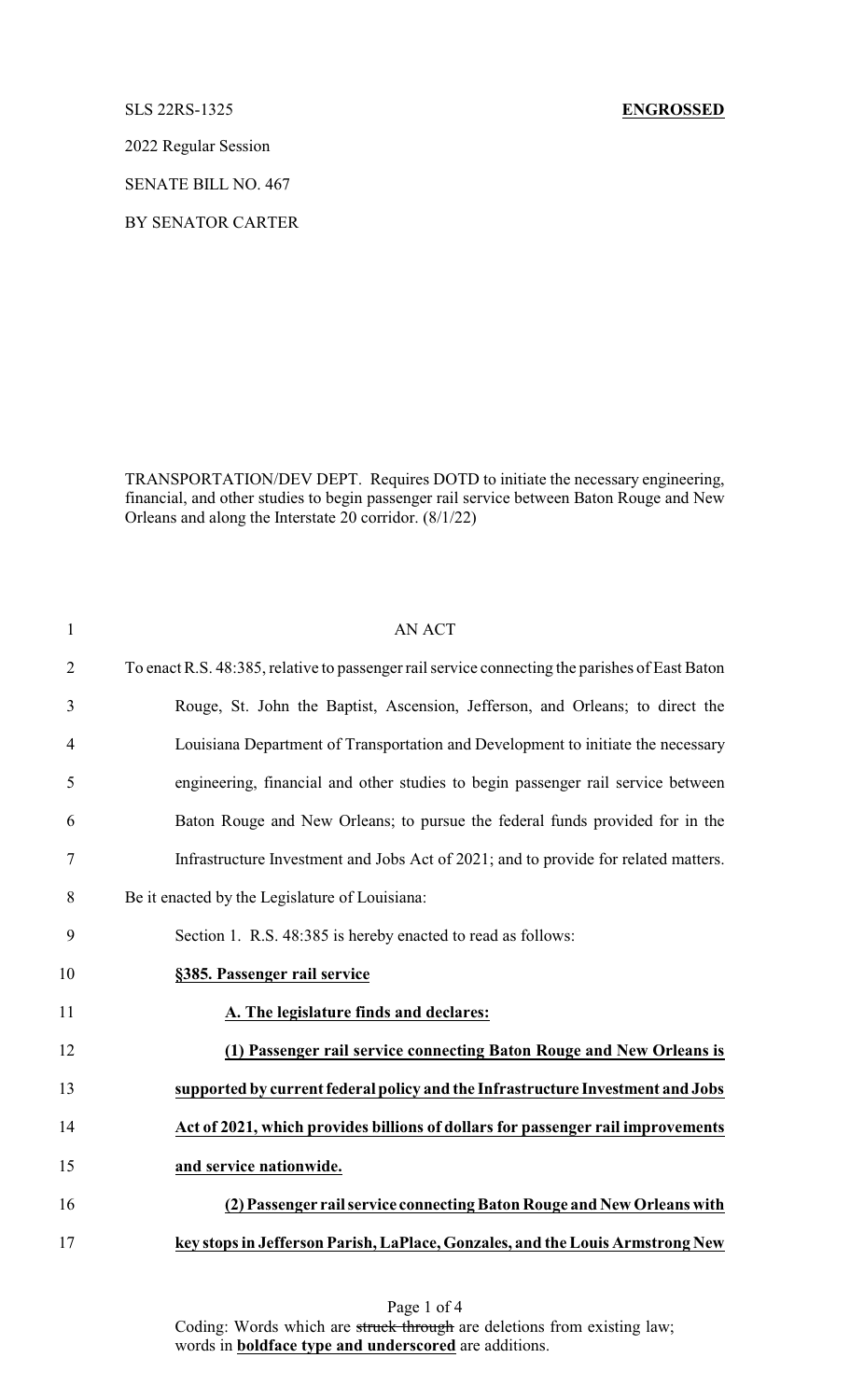| $\mathbf{1}$   | <b>Orleans International Airport is a key project in the 2021, More Trains. More</b> |
|----------------|--------------------------------------------------------------------------------------|
| $\overline{2}$ | Cities. Better Service: Amtrak's Vision for Improving Transportation Across          |
| 3              | America.                                                                             |
| $\overline{4}$ | (3) A recent survey which drew in over four thousand six hundred                     |
| 5              | completed responses, primarily from parishes which would be directly served          |
| 6              | by the proposed rail service, found strong support region-wide for passenger         |
| 7              | rail as well considerable interest in multimodal travel locally.                     |
| 8              | (4) Passenger rail service along the Interstate 20 corridor between                  |
| 9              | Marshall, Texas and Meridian, Mississippi through north Louisiana is                 |
| 10             | supported by current federal policy and the Infrastructure Investment and Jobs       |
| 11             | Act of 2021, which provides billions of dollars for passenger rail improvements      |
| 12             | and service nationwide.                                                              |
| 13             | (5) Passenger rail services along the Interstate 20 corridor between                 |
| 14             | Marshall, Texas and Meridian, Mississippi through north Louisiana with key           |
| 15             | stops in Monroe, Ruston, Delihi, and Shreveport-Bossier City.                        |
| 16             | (6) The Northwest Louisiana Council of Governments commissioned the                  |
| 17             | North Louisiana Passenger Rail Feasibility Study to assess the potential of          |
| 18             | initiating a startup passenger rail service, primarily including the locations       |
| 19             | directly served by the proposed rail service, found strong support from the          |
| 20             | input of local, regional, and state stakeholders and the public to implement         |
| 21             | passenger rail service.                                                              |
| 22             | (7) The Department of Transportation and Development Rail Plan                       |
| 23             | provides that the department, based on input received from stakeholders and          |
| 24             | the public during the preparation of the plan, shall work toward the following       |
| 25             | initiatives:                                                                         |
| 26             | (a) Work with neighboring states on rail initiatives which benefit the               |
| 27             | region.                                                                              |
| 28             | (b) Participate in the Southern Rail Commission on both passenger and                |
| 29             | freight initiatives.                                                                 |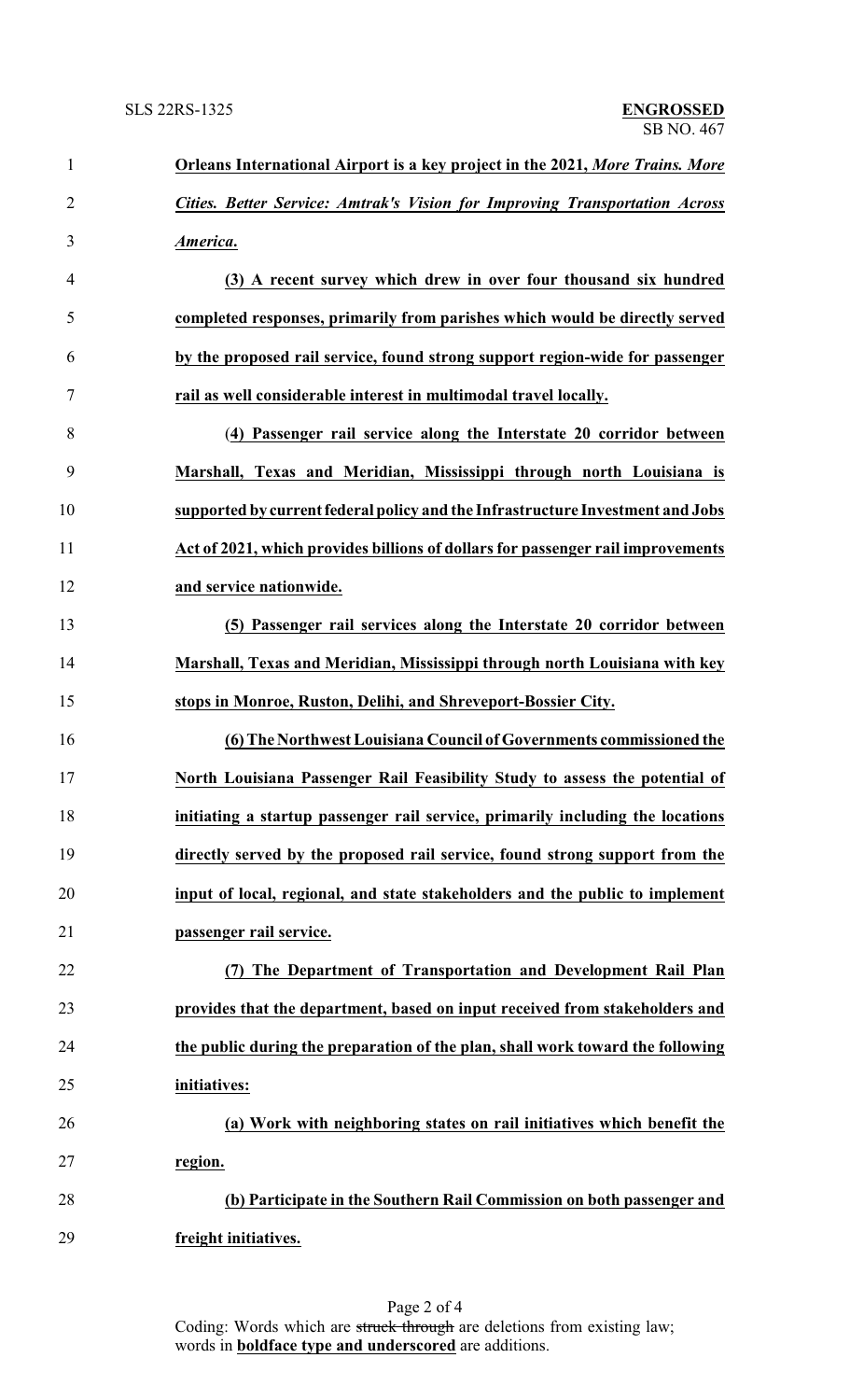| $\mathbf{1}$   | (c) Support the improvement of existing Amtrak services and Amtrak                 |
|----------------|------------------------------------------------------------------------------------|
| $\overline{2}$ | stations.                                                                          |
| 3              | (d) Support the development of new intercity rail initiatives that enhance         |
| $\overline{4}$ | mobility options for Louisianians.                                                 |
| 5              | (8) Now is the ideal time to explore the opportunity to electrify passenger        |
| 6              | rail, clarify who the owners and operators of the track and rail line will be, and |
| 7              | determine whether or not the track should be passenger only or shared with         |
| 8              | freight, and what the safest, most efficient manner would be to best utilize the   |
| 9              | railway.                                                                           |
| 10             | B. The Department of Transportation and Development shall initiate a               |
| 11             | project development program aimed at securing all necessary approvals and          |
| 12             | permits to begin passenger rail service between Baton Rouge and New Orleans,       |
| 13             | and shall apply for grants and other funds typical for passenger rail, as          |
| 14             | appropriate, and to facilitate development of the necessary platforms or stations  |
| 15             | to support passenger service.                                                      |
| 16             | C. In implementing the provisions of Subsection B of this Section, the             |
| 17             | department shall:                                                                  |
| 18             | (1) Identify a team of internal staff and professional consultants only as         |
| 19             | necessary, to complete the preparations for service to commence.                   |
| 20             | (2) Minimize the length of time required for the completion of the study           |
| 21             | and the initiation of service.                                                     |
| 22             | (3) Seek approval for the lowest, most simplified class of action consistent       |
| 23             | with the National Environmental Policy Act.                                        |
| 24             | (4) Complete only those analysis, studies, and engineering required to             |
| 25             | establish initial service.                                                         |
| 26             | (5) Initiate processes needed to obtain federal approvals for the more             |
| 27             | long-term, and more costly improvements including rail upgrades, grade             |
| 28             | crossing improvements, and replacement of the Bonnet Carre' spillway bridge.       |
| 29             | D. Compliance with Subsections B and C of this Section shall not be                |